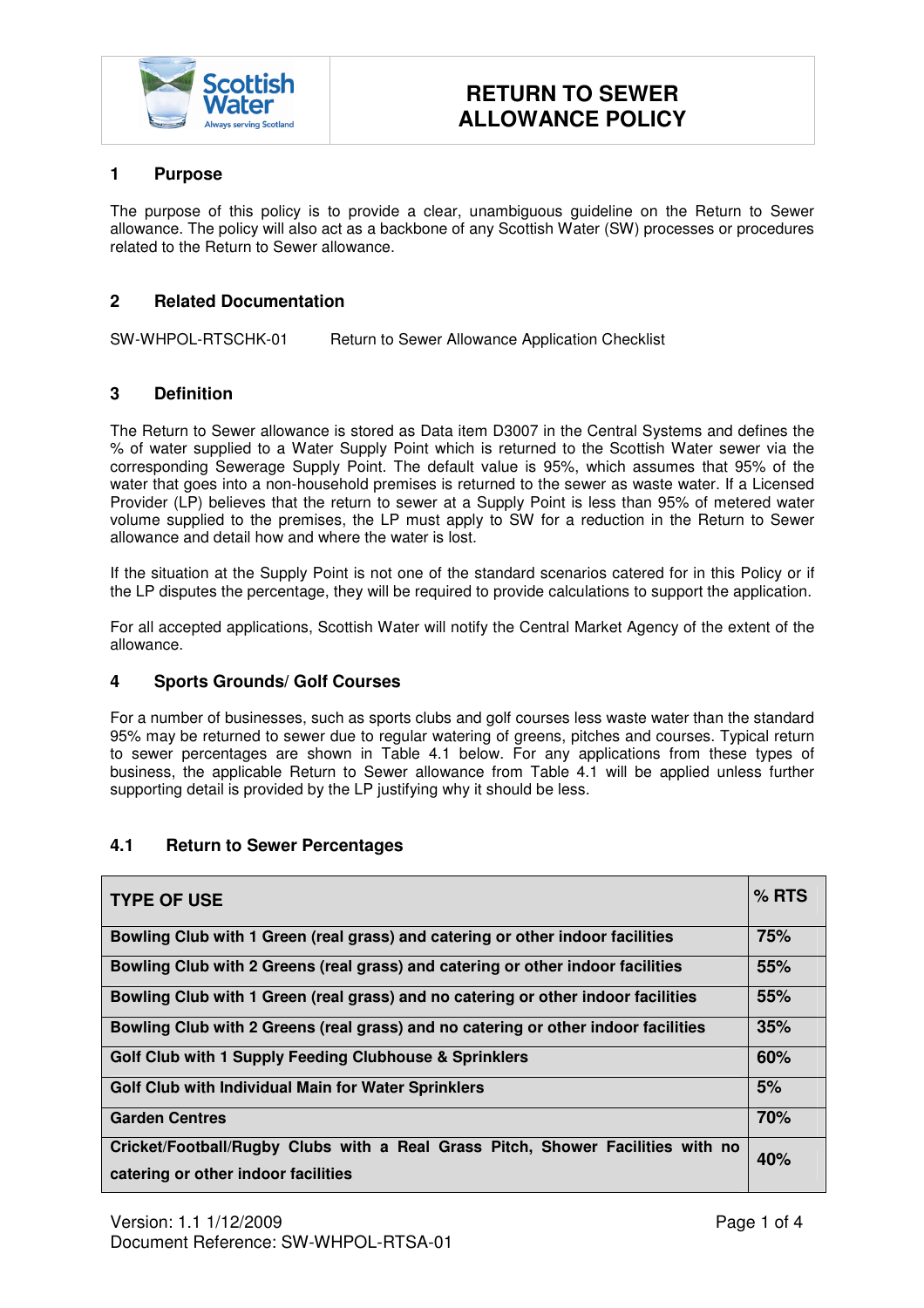

# **RETURN TO SEWER ALLOWANCE POLICY**

**Cricket/Football/Rugby Clubs with a Real Grass Pitch, Shower Facilities with catering or other indoor facilities** 

**50%** 

# **5 Swimming Pools**

A reduced Return to Sewer allowance will be considered for swimming pools that have modern air extraction to take account of evaporation caused by heated water and a large surface area. They are not liable for Trade Effluent Consent.

Allowance requests must be received in writing and must be calculated for each premise, as evaporation will depend on the surface area of the pool.

The evaporation loss must be calculated and deducted from the standard 95% Return to Sewer allowance.

Please note that losses from a boiler are negligible. The reason is that as pool water comes into the boiler, it is heated via heat exchangers and then is returned directly to the pool.

# **5.1 Example of Evaporation Losses Calculation**

## **Example:**

Swimming pool area: 12m by 25m  $(300m^2)$ 

Daily opening hours: normally open 12 hour per day and covered when not in use.

Days open per year: normally open 309 days per year taking into account holidays.

Yearly average consumption: 10585m3/year (must be based on actual meter read data spanning at least 12 months)

## **Yearly Evaporative Losses**

 $=$  Rate per hour (0.470 litres) x area of pool x daily opening hours x days open per year

= 0.470 x 300 x 12 x 309 = <u>522828 l/year or 522.83m<sup>3</sup>/year</u>

#### **Return to Sewer allowance**

- $=$  (standard 95% RTS) (Yearly evaporation loss/Yearly average consumption  $\times$  100)
- $= (95\%) (522.83/10585 \times 100) = 90\%$

Return to Sewer allowance for this customer would be set at 90%.

## **6 Headage Assessment**

For any type of non-household customer not covered in sections 4 and 5 above and where all of the water used, other than for domestic use does not return to sewer, an application for a reduced Return to Sewer allowance must be based on a headage assessment and supported by evidence to why a significant proportion of water supplied to the premises is not returned to sewer.

Scottish Water will consider the use of alternative information to support the calculation of Return to Sewer allowances where it can be demonstrated that this information is likely to be more reliable than a headage calculation. An example would be production data which reliably demonstrated the amount of water supplied to a premises in a given period which was used in the manufacture of an end product rather than being returned to sewer.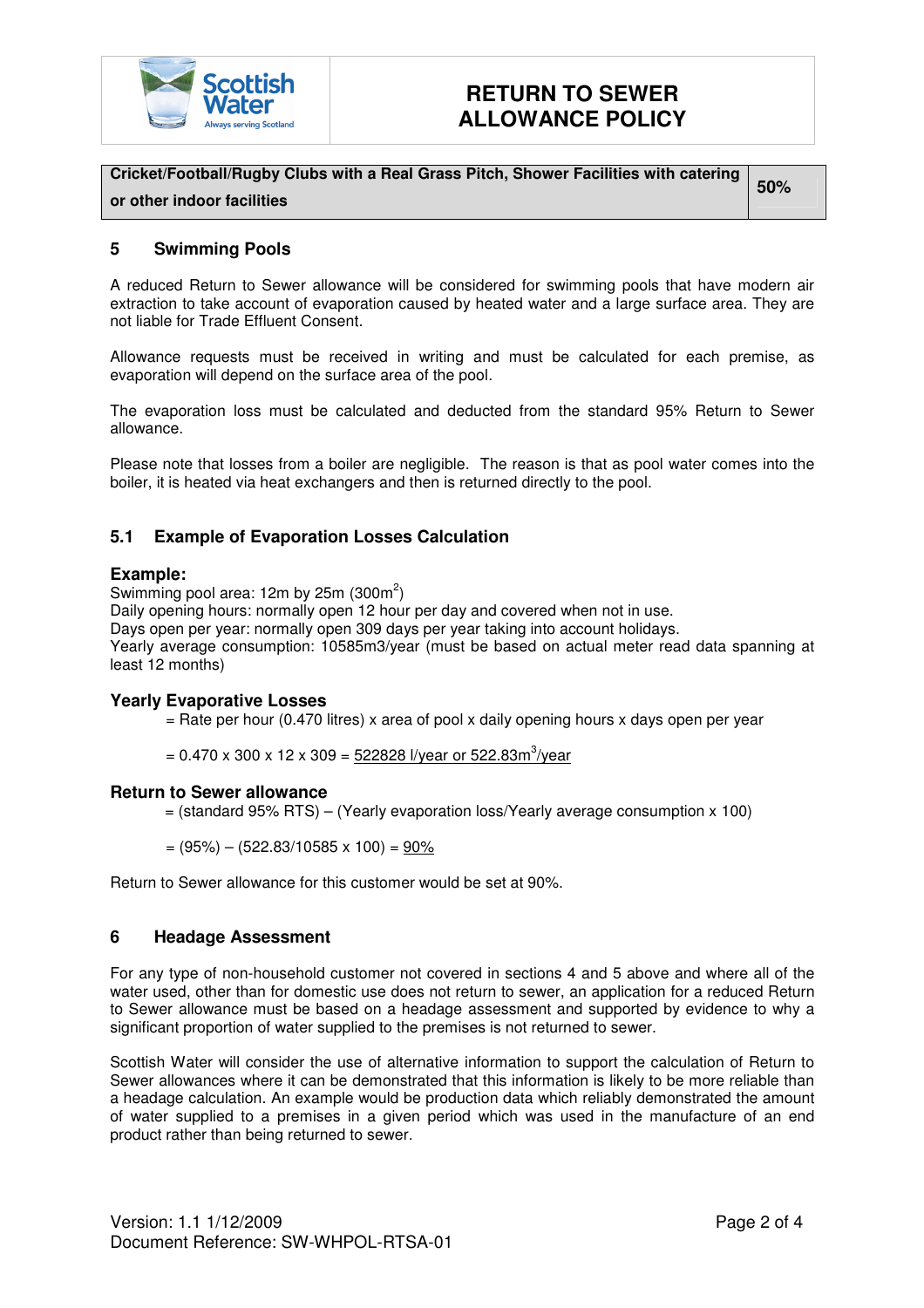

# **RETURN TO SEWER ALLOWANCE POLICY**

The headage assessment must be calculated using domestic consumption based on the number of employees, this figure should then be expressed as a percentage of total volume which becomes the return to sewer figure for that supply.

The figures in table (6.1) must be used to calculate domestic consumption based on the number of employees.

# **6.1 Employee Type**

| <b>Permanent Residents</b>                   | 120 litres/head/day |
|----------------------------------------------|---------------------|
| Full time employees (workplace with canteen) | 50 litres/head/day  |
| Part time (or full time with no canteen)     | 25 litres/head/day  |

# **6.2 Example of Headage Assessment Calculation**

## **Example:**

Business: Plastic Manufacturer with a canteen Total water consumption: 1700m<sup>3</sup> per quarter (90 days) Employees: 20 Full Time

## **Return to Sewer allowance**

 $= 20 \times 50$  litres x 90 days = 90m<sup>3</sup> x 95% = 85m<sup>3</sup>

 $85m<sup>3</sup>$  expressed as a percentage of 1700 $m<sup>3</sup>$  is 5%.

Return to sewer allowance for this customer would be set at 5%

# **7 Foul Sewerage Meter Based Annual Charge**

Section 5.3.2 of the Wholesale Charges Scheme suggests that where a low Return to Sewer allowance has been assigned to a Supply Point, the Foul Sewerage Meter Based Annual Charges will be derived from the size of the water meter that would be required to provide the volume of water that is returned to sewer.

Where a Return to Sewer allowance of less than 95% has been agreed, the Sewerage Chargeable Meter Size at the Supply Point will be revised accordingly.

Water meters are sized based on a combination of the annual consumption and the likely peak demand (based on the known Loading Units) at a Supply Point. At Supply Points with a Return to Sewer allowance of less than 95%, the Sewerage Chargeable Meter size will be determined based on the same consumption tables used for sizing Water meters. A copy of the table is shown below. The Loading Units are not relevant for the Sewerage Chargeable Meter size as this is a notional size for charging purposes rather than a physical meter.

| <b>Meter Size</b> | <b>Consumption</b><br><b>Profile</b> |
|-------------------|--------------------------------------|
|                   | From - To (m3/year)                  |
| 20 <sub>mm</sub>  | $0 - 2609$                           |
| 25mm              | $2610 - 6263$                        |
| 40 <sub>mm</sub>  | 6264 - 10439                         |
| 50 <sub>mm</sub>  | 10440 - 62599                        |
| 80mm              | 62600 - 100159                       |
|                   |                                      |